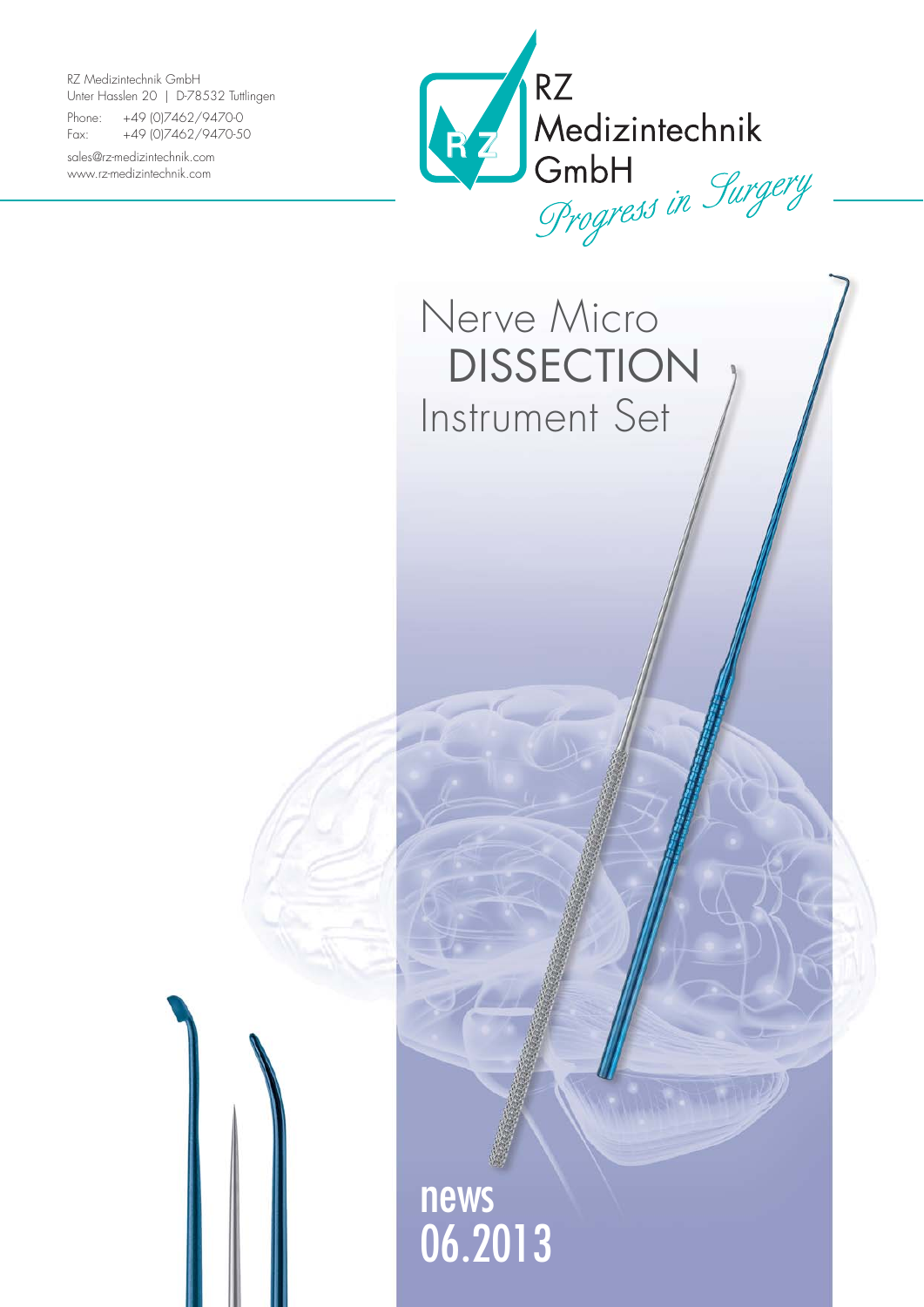## NERVE MICRO DISSECTION INSTRUMENT SET

This unique set of ultra-fine and precise instruments is designed for tumor dissections and/or acoustic neuromas. It is available in stainless steel or lightweight titanium.

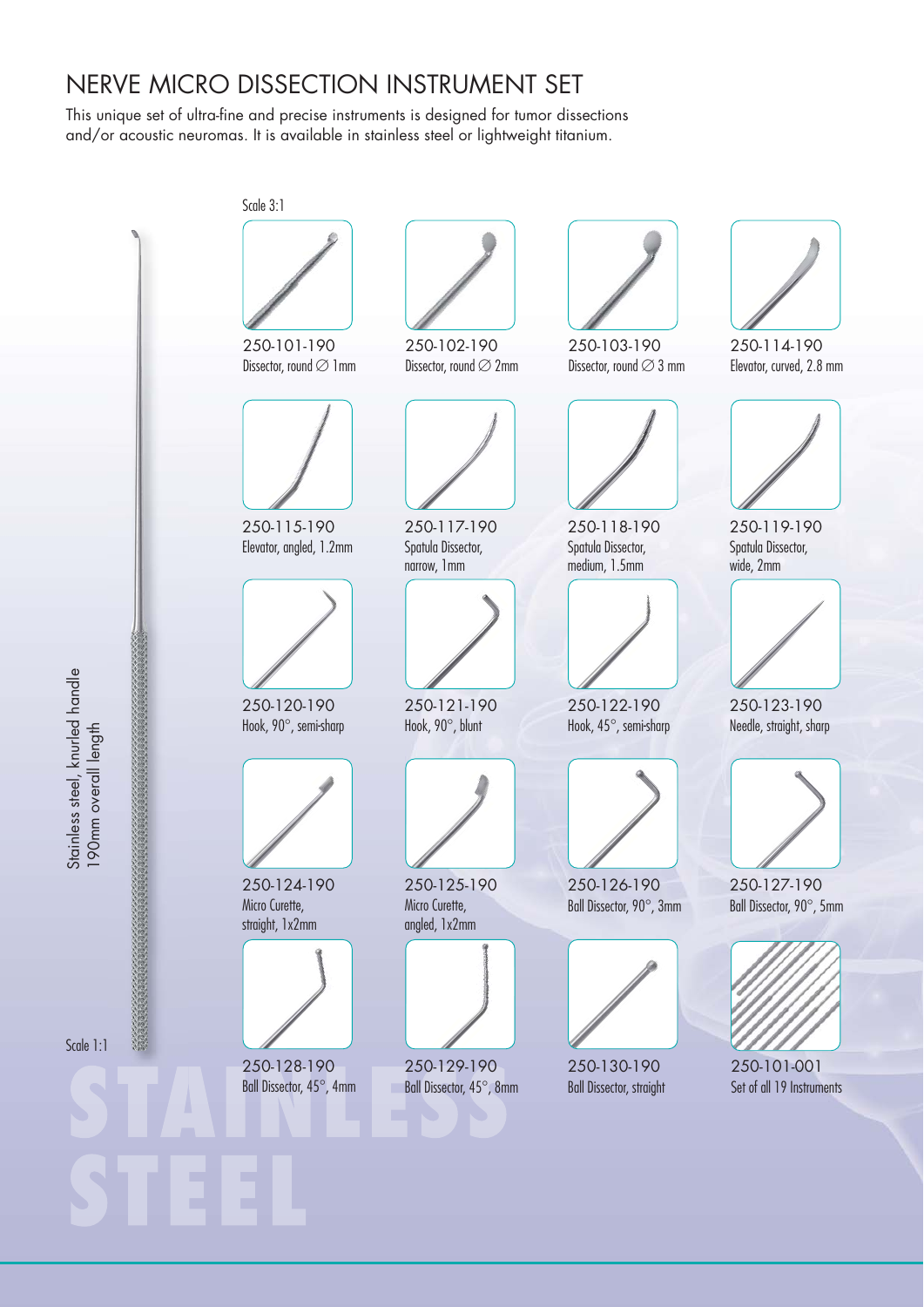## Scale 3:1



250-501-190 Dissector, round  $\varnothing$  1mm



250-515-190 Elevator, angled, 1.2mm



250-520-190 Hook, 90°, semi-sharp

Titanium, non-slip handle 190mm overall length

Titanium, non-slip handle<br>190mm overall length

Scale 1:1



250-524-190 Micro Curette, straight, 1x2mm



Ball Dissector, 45°, 4mm



250-502-190 Dissector, round  $\varnothing$  2mm



250-517-190 Spatula Dissector, narrow, 1mm



250-521-190 Hook, 90°, blunt



250-525-190 Micro Curette, angled, 1x2mm



250-529-190 Ball Dissector, 45°, 8mm



250-503-190 Dissector, round  $\varnothing$  3 mm



250-518-190 Spatula Dissector, medium, 1.5mm



250-522-190 Hook, 45°, semi-sharp



250-526-190 Ball Dissector, 90°, 3mm



250-530-190 Ball Dissector, straight



250-514-190 Elevator, curved, 2.8 mm



250-519-190 Spatula Dissector, wide, 2mm



250-523-190 Needle, straight, sharp



250-527-190 Ball Dissector, 90°, 5mm



250-501-001 Set of all 19 Instruments